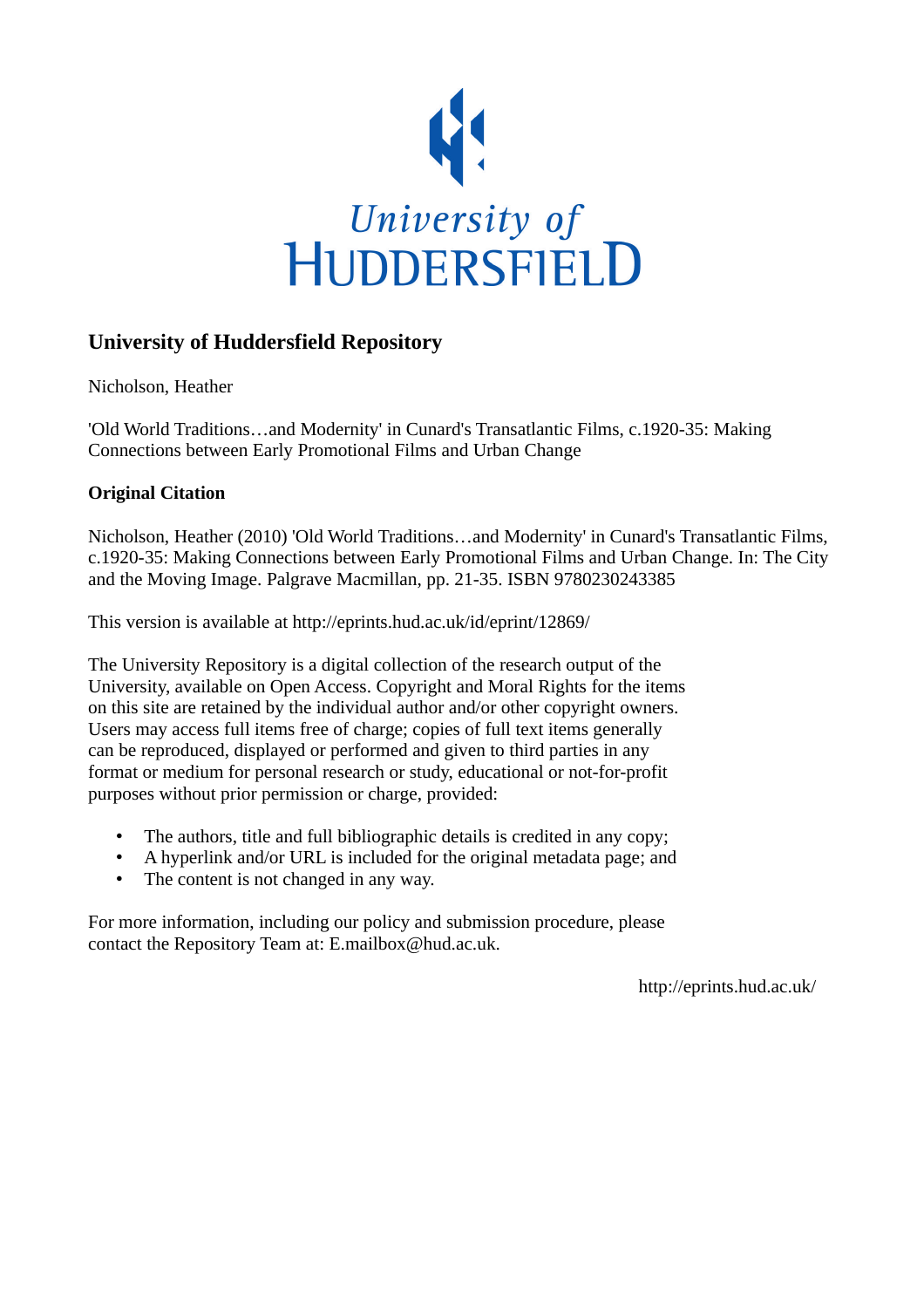### **'Old world traditions… and modernity' in Cunard's transatlantic films, c.1920 – 35: making connections between early promotional films and urban change**

Heather Norris Nicholson Manchester Centre for Regional History and Manchester European Research Institute, Manchester Metropolitan University, England.

Where cities meet the sea, their pasts intermesh with the changing histories of trade and migrations. Their biographies, and those of their individual buildings, brim with signs, memories and chronologies in which local particularities collide with regional, national and global considerations. Such waterfronts may also testify to former times of mercantile strength and ruthless ideologies of exploitation. The style, scale and symbolism of commanding harbour buildings and port facilities may offer littoral urbanscapes still inscribed with clues to past imperial and commercial ambitions. Alongside these relics of contested pasts that often increasingly now survive mainly as valued cultural heritage resources within leisure-orientated urban economies, are signifiers of more contemporary urban identities. Retailing, recreational and residential places and spaces adjoin, encroach, replace and transform former quayside and adjacent urban environments. Historical traces and spaces have long survived where conservation interests have been accommodated within plans to entice corporate and commercial interests (see, for instance, Hoyle and Pinder, 1992; Raco, Henderson, and Bowlby, 2008). Past memories and material remains of where once vital urban functions met the water's edge sometimes continue only in the names of public plaza, apartment block and dining facility, fascia embellishment or the occasional piece of commissioned public art and themed street furniture (Buurma, 2008, p.41) Where decline, neglect and decay have given way to regeneration and transformation, waterfronts may have been re-stitched physically and experientially (Vigarié, 1983; Bruttomesso, 1993) back into the tissue of adjacent urban areas. Yet, perhaps, as Grenville hints in broader discussions of urban conservation, they may remain severed visually and psychologically from their former role as points of arrival and departure (Grenville, 2006, 2007). Has moving image a role in linking the past and present experiences of such urban spaces?

Archive film, like many urban waterfronts, has undergone profound reappraisal during recent decades and particularly with the advent of digitization. After years of being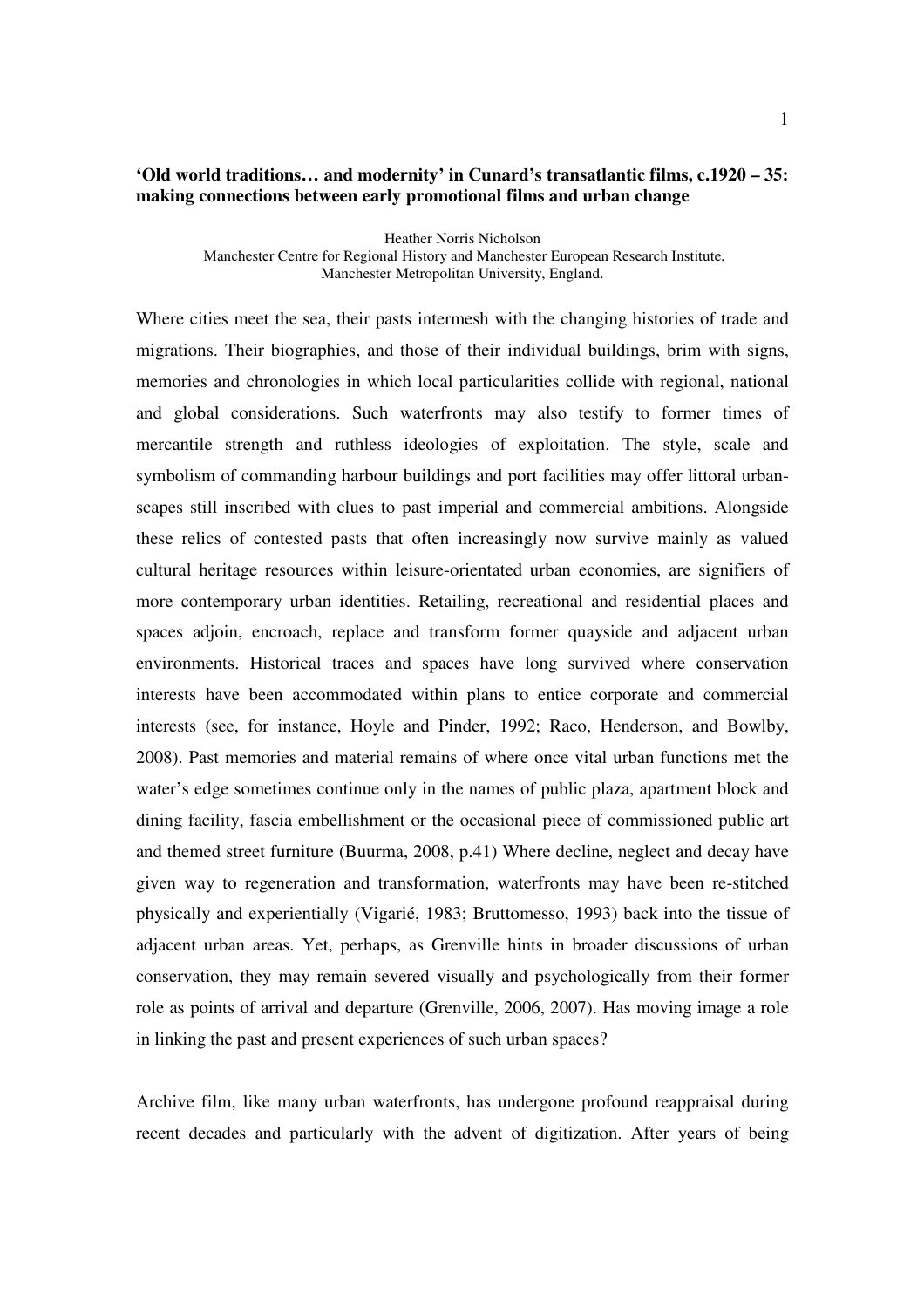neglected and rather side-lined within wider narratives of cinematic endeavour, archive moving image now has both value and distinct cache as resource and inheritance of public significance. For not entirely unconnected reasons, the life-cycles of both archive imagery and the quayside environments of settlements large and small have extended as changing aesthetic, economic and technical opportunities have bestowed new significance upon these respective distinctive components of visual heritage and urban areas. Each has now become a commodity with an associative exploitable value that, in some way, may conflict with concerns about more intrinsic interest, historical value or integrity. How does the apparent freedom of the market, whether considered in relation to the waterfront or archive film, create imaginative spaces for reuse without contribution to forms of visual and historical amnesia? Can archive footage contribute to re-connecting past urban spaces with some of their former significance? Are there places for encountering archival footage of past quayside activity within our re-conceptualizing of urban waterfronts? Can juxtaposing two seemingly different forms of inscribing past urban experience contribute to how we encounter regenerated urban space? Can flickering images of past times, like maps and photographs, inform and enrich contemporary urban experiences (Pulling, 2007)?

This discussion of urban waterfront-related archive footage may be set within the broader context of considering changing relationships between film and urban spaces, identities and meanings during the past century (Clarke, 1997; Shiel and Fitzmaurice, 2001, 2003; Barber, 2002; AlSayyad, 2006, Brunsdon, 2007). Attention focuses on promotional footage produced for the shipping company, Cunard, and the associated water frontages depicted in advertising transatlantic routes between Liverpool and North America during the 1920s and 1930s (Norris Nicholson, 2007). Reference to Cunard's use of Liverpool, in particular, to strengthen its own corporate identity and reputation, contrasts with other urban identities presented in company films but permits wider discussion of how archive footage, changing urban identities and memories intermesh in relevant and creative ways that contribute to emerging research and creative practice in the fields of film, architecture and urban design.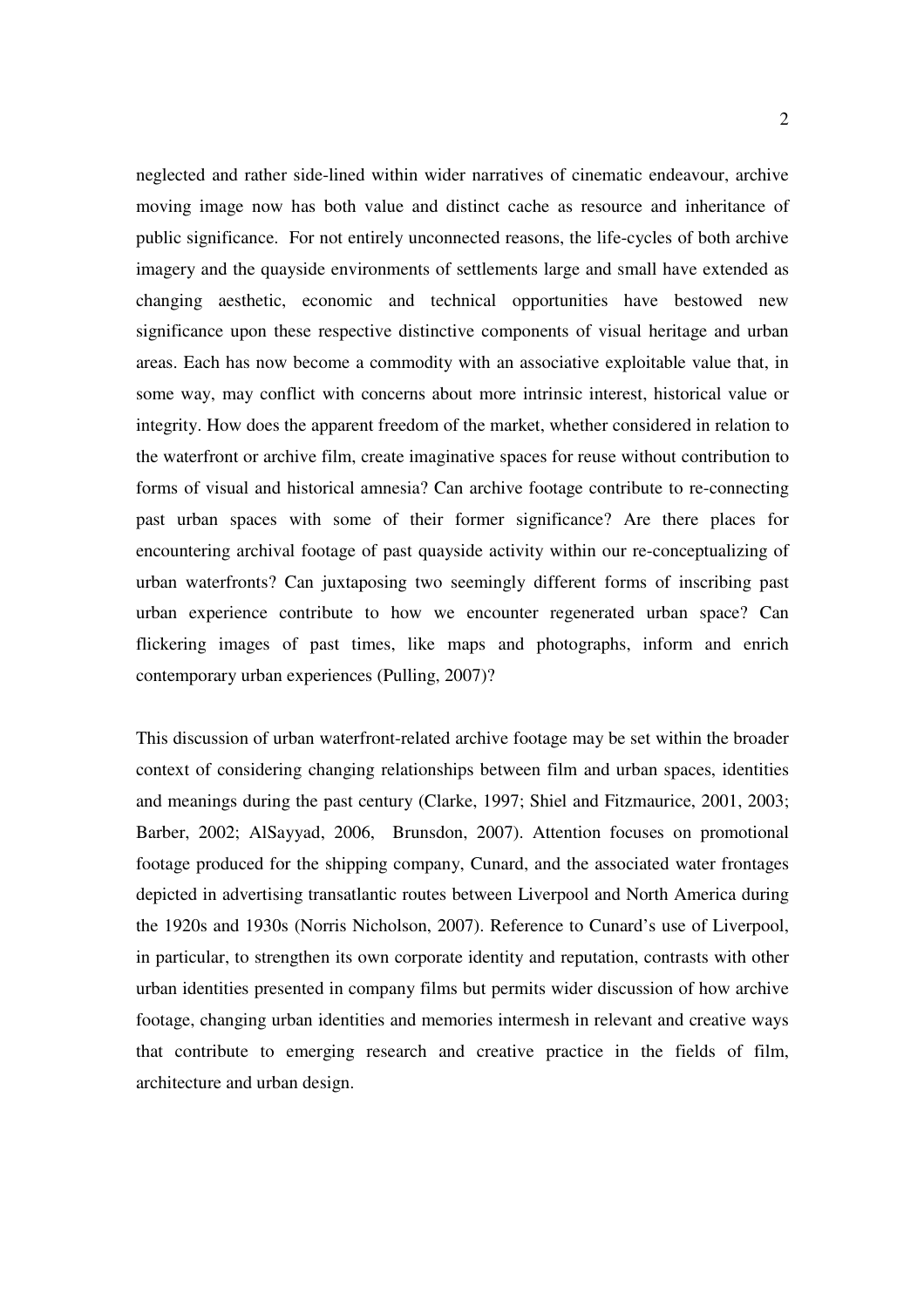It would be misleading to overstate the analogy between urban waterfront regeneration with how digitization of archive film is bringing about its re-discovery and widening access. However, several shared similarities occur. Neither development occurred without deliberate intervention and both involved much dedicated campaigning. The battle that helped to reposition once neglected archive imagery within more inclusive cinematic histories and more nuanced understandings of past visual cultural practice (see for instance, Houston, 1994; Ishizuka and Zimmerman 2007, pp.2-3) was not unlike early campaigns to safeguard urban waterfronts as valuable and distinctive but disappearing components of wider urban and international histories (Mann, 1988; Hoyle, Pinder and Husain, 1988; Norcliffe, Bassett and Hoare, 1996). Treatment has been uneven in both areas too. Some archive film long remained more readily available than other footage, its selection determined in part by geography, convenience, cost and familiarity as well as the name of its original producer or distribution (Norris Nicholson, 2001). Newsreel, actuality films, documentaries and professionally produced footage were used repeatedly to confer visual authenticity and realism. Then programme researchers became familiar with regional archives that had searchable on-line catalogues as well amateur film holdings that were often available for use with fewer copyright and cost restrictions. Likewise, geographical specificities, economic circumstances and prevailing ideologies ensured that some waterfronts survived longer or underwent regeneration earlier than others. It is to the issue of selective re-use and reworking that attention next turns.

From the past obscurity of regional archival holdings, scholarly attention now lifts early footage shot at factory gates (Toulmin et al., 2004), roll of honour films (Hammond, 2000) and the visual abundance of amateur cinema (Ishisuka and Zimmerman, 2007; Craven, 2009; Norris Nicholson, 2010a). Such material is now being reinstated within more complete visual histories of regional, national and global significance. Instances of such footage being shown regularly to public audiences or imaginatively edited, reworked or creatively included in diverse forms of outreach and community engagement are increasingly widespread as shown by working papers, annual reports and newsletters from film archives in Britain and overseas. They derive from partnerships rooted in shared wishes to kindle wider interests – from school child or scholar to senior citizen.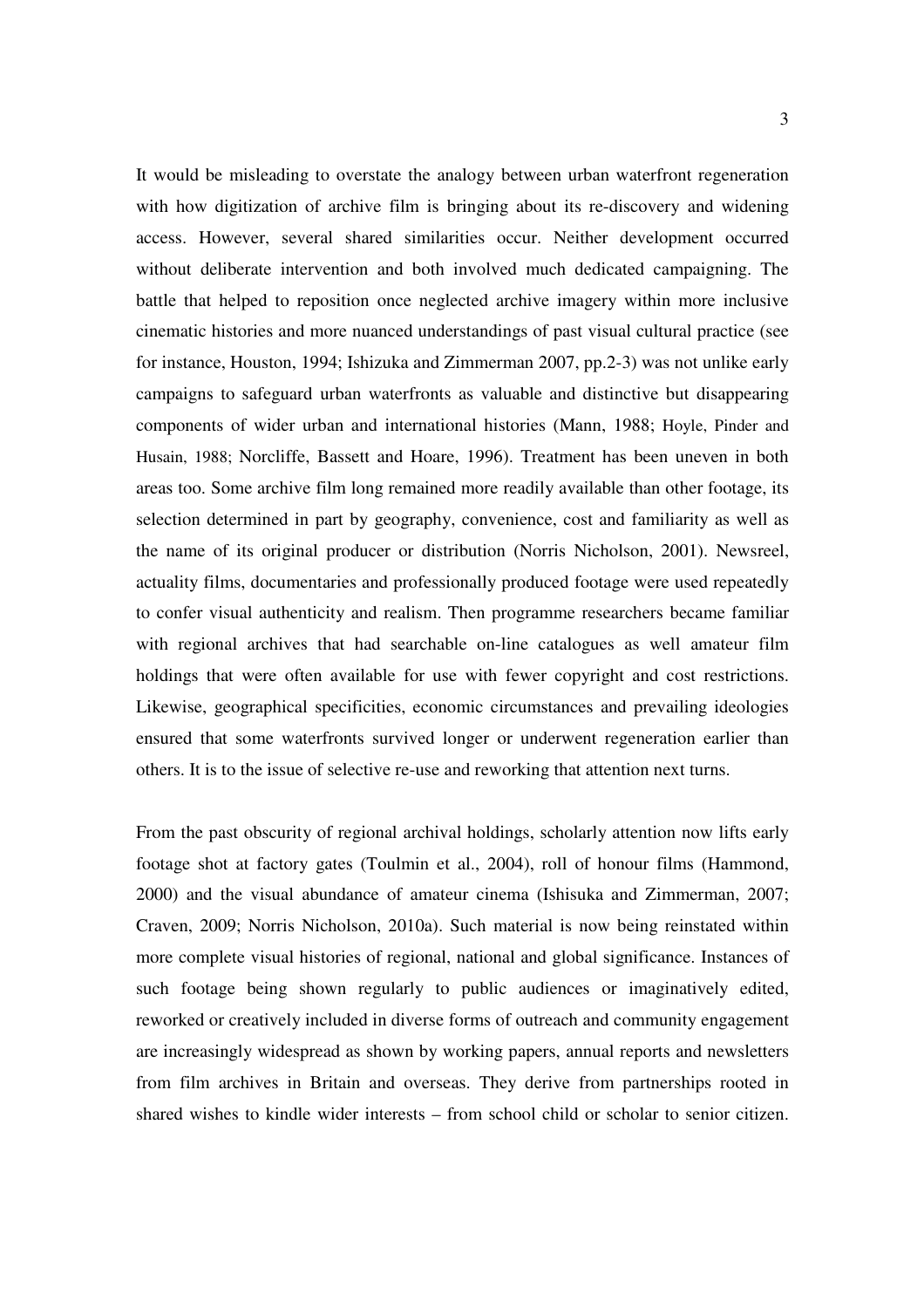They rely on funding arrangements that often bring private and public sources imaginatively together as well as considerable determination.

Yet, despite such advocacy of archive material and, in particular, the recent explosion of interest in amateur footage witnessed in writing, television series and forms of public outreach, other kinds of imagery are still often overlooked. While important work highlights the significance of early topicals (BFI, c.2003) and various genres of educational and instructional footage (BFI, c.2002; Peterson, 2010; Ostherr, in press), other kinds of promotional material remain less explored. Commercial material, with some notable exceptions including work on Canadian Pacific Railway's use of film to advertise their travel services (Melnyk, 2004: 15-16), and on the exhibiting of film in the Wanamaker department stores in New York and Philadelphia to educate staff, attract shoppers and encourage sales of children's toys (McGrath, 2009) have attracted less attention. Many more early promotional films still lie untouched in archives. Easily derided for their apparent lack of sophistication or visual ambition, they are nonetheless, important components of advertising media history. They readily point to early recognition of moving imagery as a persuasive marketing tool. Within the present discussion of city and moving image, urban identities may be identified as important components of advertising films made by rival shipping companies in the early decades of the twentieth century (Norris Nicholson, 2007). As with the examples mentioned above, imagery and inter-titles sought to be informative and entertaining, and are reminders that watching moving imagery was still a novelty for many people, particularly those living beyond easy access to public newsreel screenings and locally arranged film shows.

Promotional films, made between the early 1920s and mid thirties to advertise Cunard's routes between Montreal/Quebec City and Liverpool/Southampton, for instance, were essentially about encouraging people to travel by boat. But amidst all the shipboard scenes of how passengers travelled – obviously filmed on reassuringly sunny days when the ships did not roll - the footage also reveals extensive water-front scenes - at either end of the journey - and passed en route. Cunard's early films were travelogues that were shot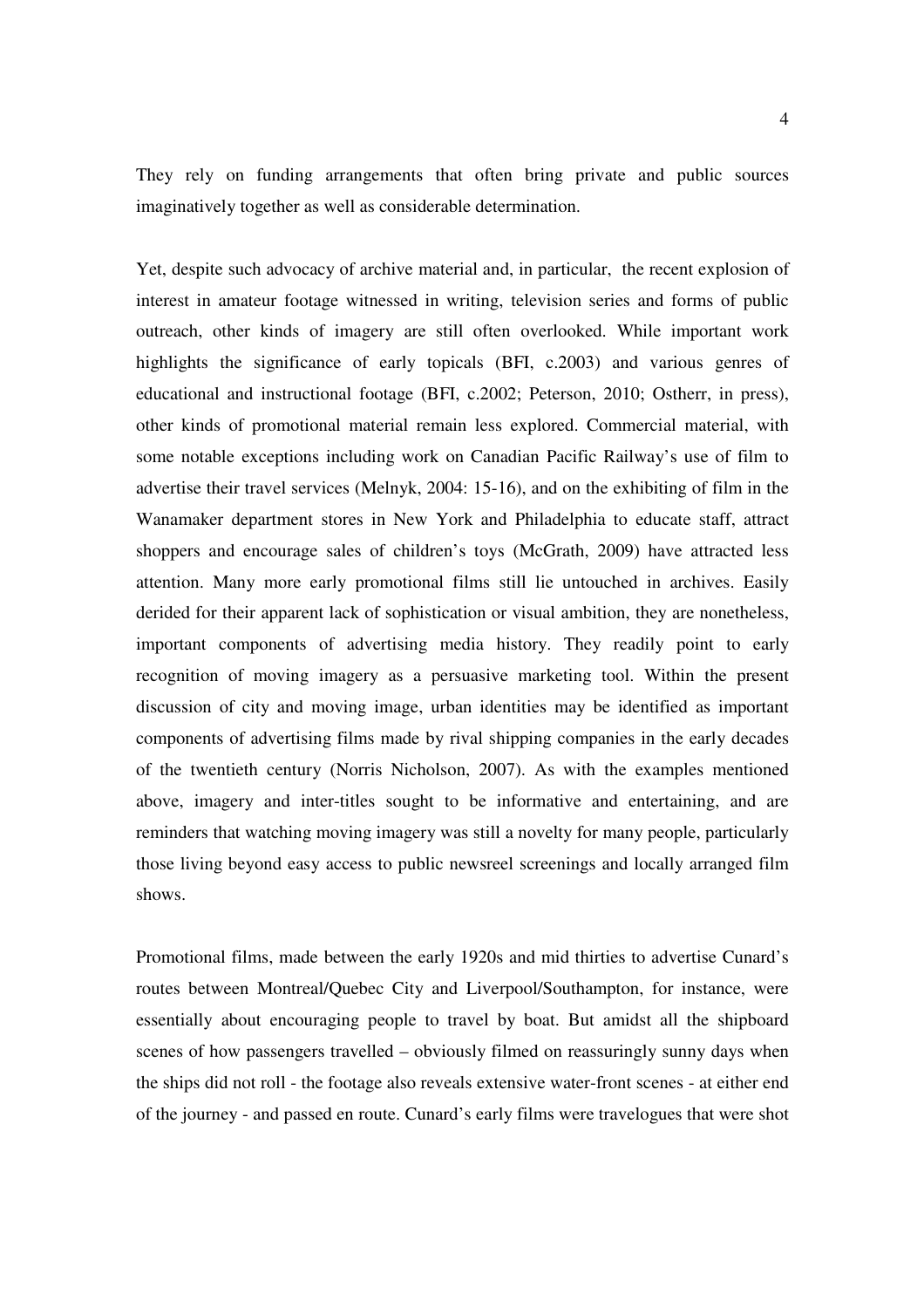and edited for maximum appeal. That meant showing the boat and its different decks of accommodation and facilities, as well as contented passengers who were happily occupied with shipboard activities and sightseeing, while making their journeys. Reassurance about safety, speed, comfort and catering meant films included shots of lifeboats and safety drills, cabins, different areas for recreation and relaxation, dining and engine room, bridge and kitchen scenes, as well as nursery facilities. Such scenes featured between lengthy quayside sequences during embarkation and landfall, as well as ports of call along the route. The opportunities for on board shooting from varied angles, in different settings including the challenges of boiler room shots, and filming on crowded decks, plus the scope for amusing vignettes of local life ashore and busy harbour scenes attracted commercial production companies to undertake such commissions.

 Much less appealing than the colourful poster art of the same period, these grainy monochrome films are valuable visual travel texts that articulate issues of class, gender, sexuality within frameworks of empire and the changing geographies of twentieth century mobility (Norris Nicholson, 2002; in progress, 2010b). They offer insights into contemporary metropolitan identities too as well as socio-cultural history during decades when speedy travel by ships and new scales of urban architecture became familiar symbols of modernity (Redford, 1929). Tall buildings, bridges and other advertising icons of civic culture and urban economies were already familiar through prints and still photography by the early 1900s. They assumed new potency in promotional cinematic travelogues, as film seemed ideally suited to capture the dynamism, mobility and scale of the urban environment and the equivalent qualities of the modern transatlantic passenger ship. The Cunard footage was made by the Ontario Motion Picture Bureau (OMPB), one of three agencies making film for different governmental departments in Canada by 1920 (Norris Nicholson, 2007). The company mainly produced documentary and educational material and produced some travel films during the 1920s, sending film crews overseas, including to Britain. Although perceived as exotic extravagance and never adopted for classroom use, the agency's travelogues, remained popular with audiences, and the making of promotional films provided OMPB with income through until the early 1930s.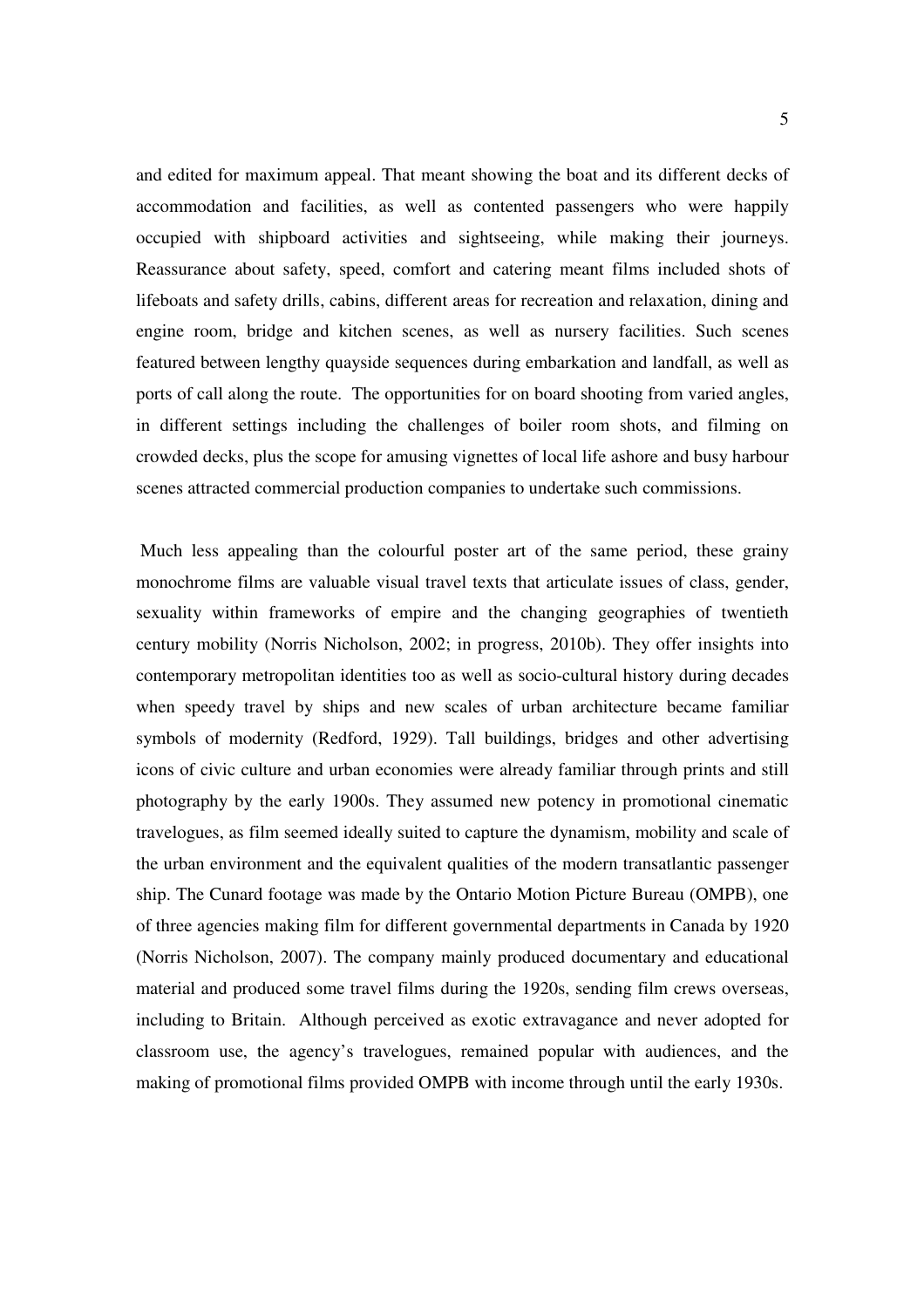Migration agents and transport companies had used film from early in the century to attract potential new settlers into Canada and elsewhere. From the early 1920s, shipping companies saw the benefits of using films to *also* promote recreational cruise travel and thus reinvent themselves after the First World War during which Cunard had lost much of its Canadian fleet. Migration flows were changing too and there were new restrictions on passengers entering the United States. Cunard seized the initiative to promote new possibilities of comfortable peacetime travel and commissioned a fleet of redesigned vessels for its Canadian route. Film helped to sell the idea of recreational cruise travel in purpose built accommodation to a middle class market on both sides of the Atlantic. The strict delineation of onboard space for passengers travelling on different tickets is articulated through careful visual framing of separate gangways, dining rooms, recreational areas and cabin accommodation, even as the dense quayside crowds seem visually united in a vast flutter of raised white handkerchiefs as by-standers wave off departing ships. $<sup>1</sup>$ </sup>

OMPB's surviving Cunard films are silent, monochrome and titled in English. Some sequences have been edited into different films for British and North American audiences. The films were made originally on 28mm safety film stock – Ontario's fire regulations did not allow 35mm film in many rural exhibition venues - but later transferred as part of an ambitious but ultimately flawed expansion in the later 1920s. Imagery would thus have been seen by rural and urban audiences. The filming is straightforward. Each story line is simply the journey from embarkation to landfall. Scenes inform potential passengers about life aboard and the efficient transfers between boat and train for travellers continuing onwards. The films became part of a wide-ranging campaign to sell transatlantic crossings, holiday cruises and inclusive holidays in Britain and mainland Europe. They reveal Cunard in a transitional phase, still offering a migration service but also aiming for the holiday traveler (Babcock, 1931, p.169ff). Clothing and luggage styles indicate that migrants from southern and eastern Europe were still journeying westwards in search of new lives as well as the mix of more westernized urban passengers in working clothes and suits seen boarding on different gangways with cases and sometimes porters and nannies in tow.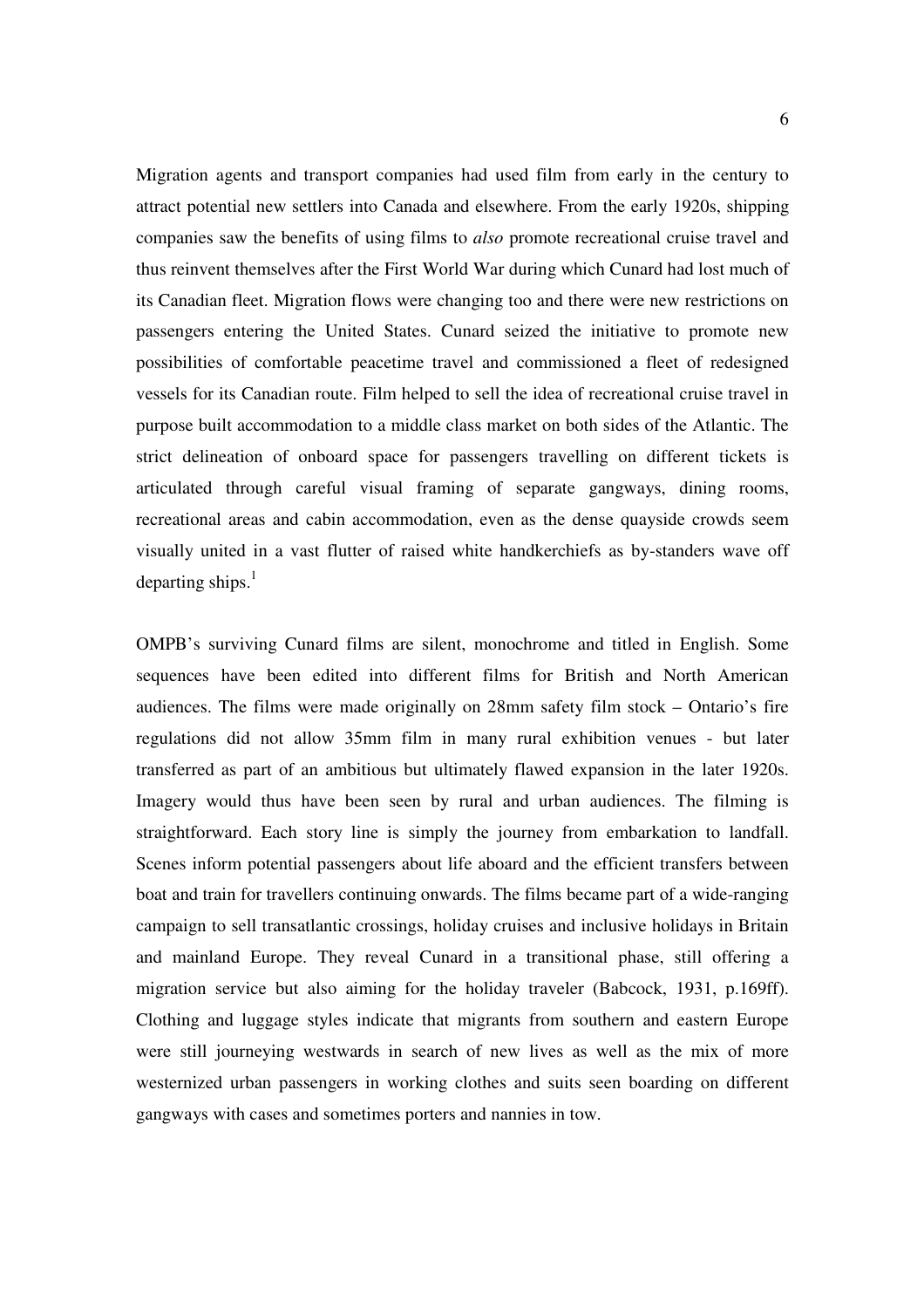Cunard operated between Liverpool - Belfast and later Southampton - and the St Lawrence Seaway as a summertime route that combined adventure, history and still for some migrants dreams of new futures, with the practical advantages of a shorter open sea crossing. The 900mile journey along the St Lawrence offered strong visual contrasts. Seeing French Canada en route to Europe is highlighted as a particular bonus for travelers from outside Quebec – probably the majority - given contemporary demographics in eastern Canada. 'It is like adding to their itinerary a new country, with all the delightfully strange customs, sights and idioms of language, of a people and civilization entirely different from that of any other of America.' (Cunard, c.1927).

Antiquity and modernity are juxtaposed repeatedly in text and image. The sleek, funnelled ships denote speed, efficiency and technological supremacy over nature. Filming tries to replicate the optical illusion that suggests a ship cannot pass under the Quebec Bridge and different versions of this particular sequence recur in many of the Cunard travel films. Girders, rivets and engineering feats offer visual interest for the filmmakers: they echo the rhythmic efficiency of disciplined team work onboard in the kitchens, printing and engine rooms, and on the navigational bridge. In some re-edited sequences, long shots disclose Montreal's once teeming industrial waterfront. Few of its grain elevators, berths for ocean-going vessels and piers for river steamers now flank the repaved and tree-planted restyled public spaces. Successive regeneration programmes, pioneered by the city's hosting of Expo '67, have redesigned the former quaysides right back to street level where the designation of warehouses and offices as heritage buildings with new uses have maintained a few reminders of former function and visual distinctiveness. Footage of an emerging high-rise skyline symbolizes the city's commercial wealth and metropolitan character that contrast with the historical associations of other smaller settlements passed elsewhere downstream. Upper deck passengers are invited to follow Cunard's route on fold out annotated maps that link them to other modern communications systems too: at the Victoria Jubilee Bridge they learn how it 'carries the motorist to Albany and New York' and, much further on, they pass the 'giant towers for transatlantic wireless transmission.' Cunard's promise of effortless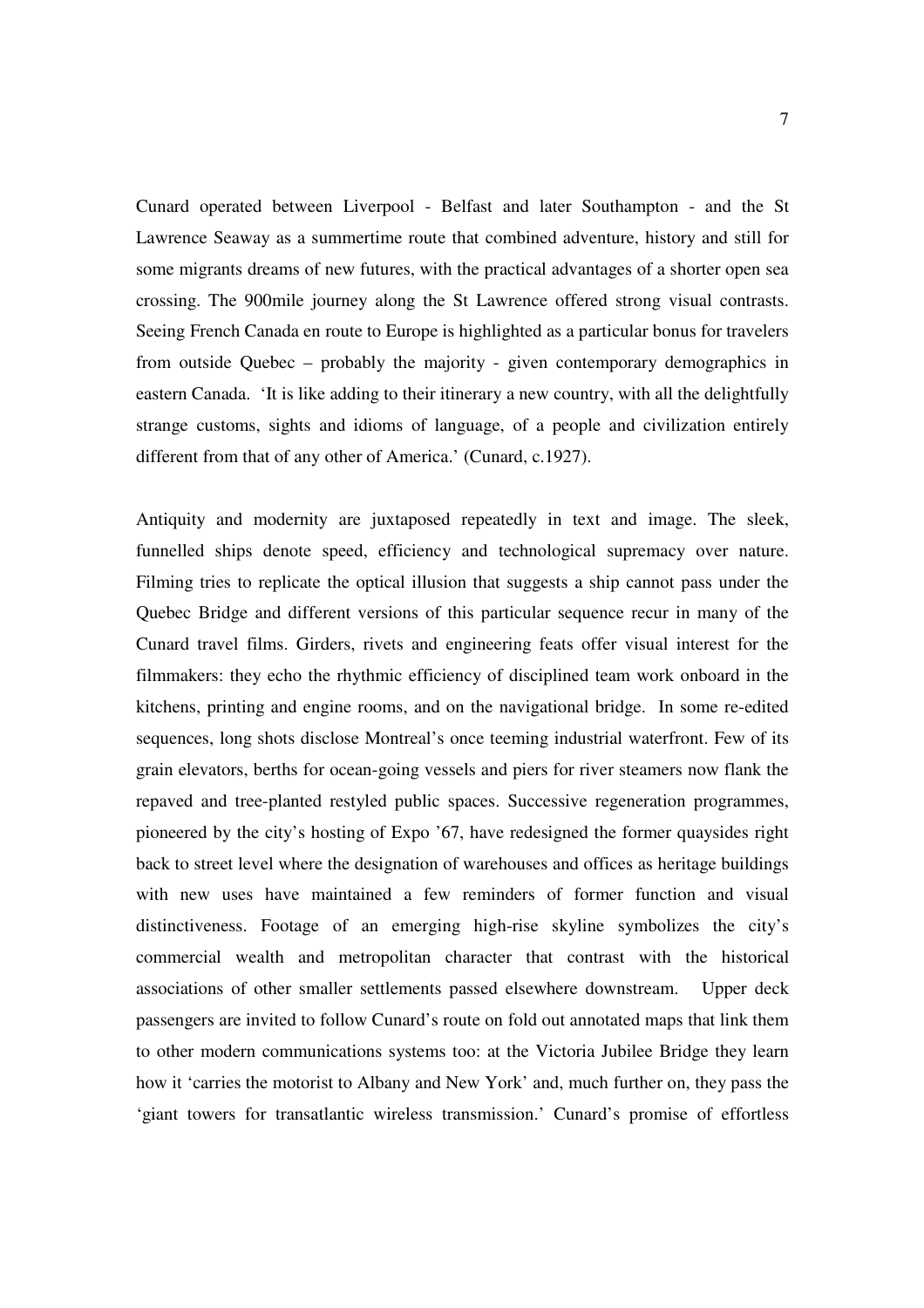travel sets tropes of modernity alongside a montage of unchanging riverine rural life scenes. 2

The OMPB wished to maximize its distribution so it evoked both old and new, particularly in its representation of Quebec City as 'the one city in Canada full of old world traditions and the romance of martial France…'. Inter-titles emphasize these visual juxtapositions, somewhat unequally, offering both 'reminders of the past' and 'symbols of the present'. Telegraph poles and wires crisscross through the pattern of shadows and early morning sunlight of intersecting and steep residential streets, as signs of modernity's penetration towards the congested dwellings, pitched roofs and washinghung narrow alleys and entrances of the Upper Town. Quebec's contemporary economy is also captured in views of the 'magnificent harbour … port of entry into the heart of a continent'. OMPB's constant care to describe Quebec as 'city of *life*, history and tradition ', suggests a filming brief to make Cunard's cruises equally attractive to those in search of age and modernity on either side of the Atlantic.<sup>3</sup>

Liverpool's waterfront, by contrast, is busy, motorized and has building and crowds on an enormous scale. For the Canadian-based production company, the clichéd shots were accessible to OMPB's camera crew who, as revealed by printed sources and other films, were prepared to travel in search of unusual filming opportunities. Yet, a quick succession of views of streets and key buildings adjacent to Pierhead essentialize the city for domestic and overseas consumption and company marketing. These Cunard sequences have an immediacy in capturing the city's waterfront identity.<sup>4</sup> Liverpool was already an established symbolic and literal gateway between Old and New Worlds. Ships and waterfront, in the Cunard footage, seem extensions of each other, as passengers and crew are seen to flow between the crowds ashore and those lining the upper deck rails. The liners physically extend the company's and city's reach across water as well as bearing witness to the political and economic power of the nation. Maritime influence quite literally transcended and exceeded the spatial limits of both city and country. Moreover, as Cunard's mercantile links with the city dated to 1840, it was a fitting place for the company's new headquarters building to be built in 1917. The Cunard Building's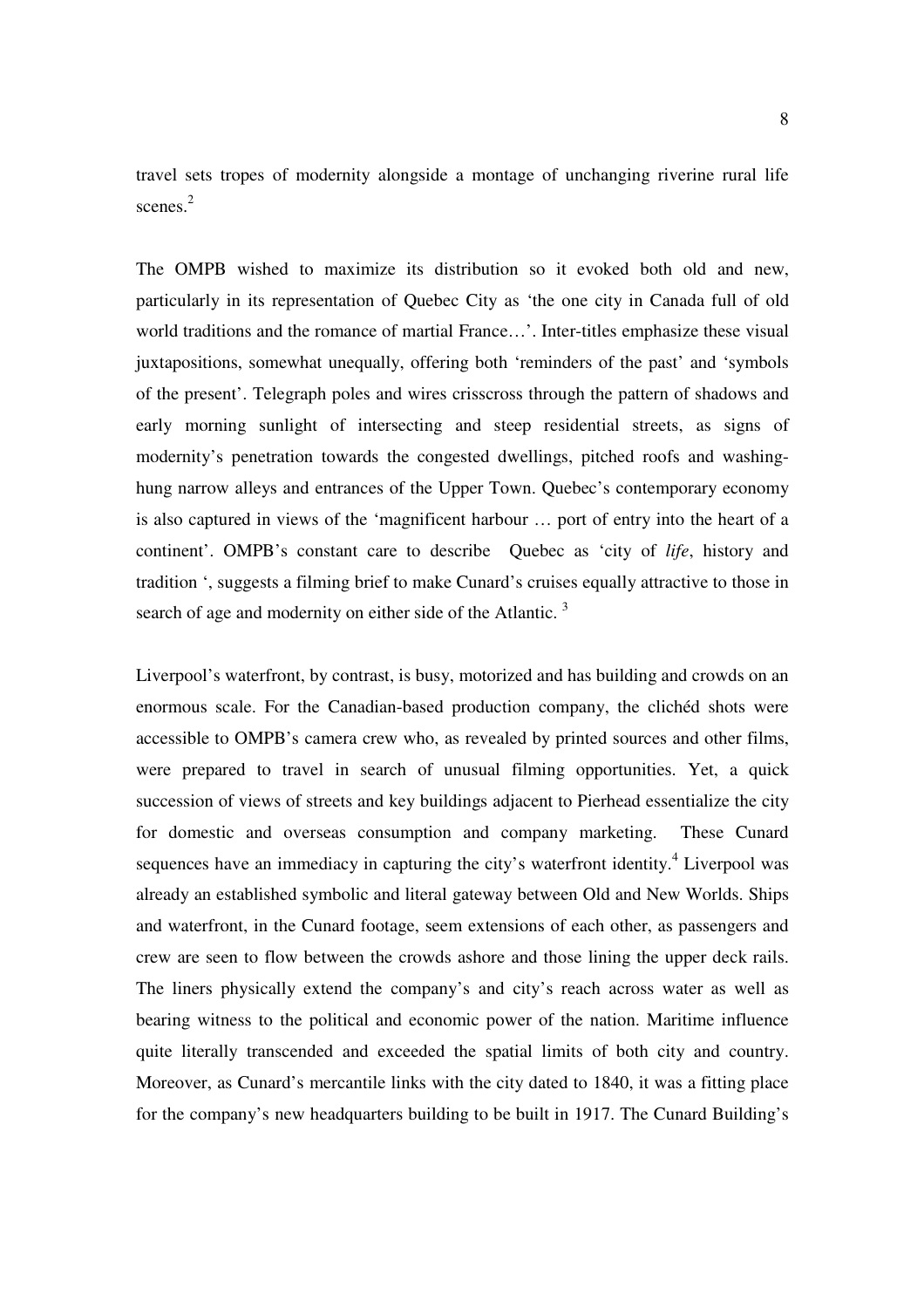commanding position on Pierhead, as one of the three most prominent waterfront buildings, foregrounds its quayside role in the company's subsequent films. It virtually starts one 1923 film, as it comes after a now damaged opening sequence that shows a Cunard vessel sailing across a maple leaf. The long held shot allows viewers time to absorb image and text. Slow movement up and across the building's numerous storeys permits an audience to appreciate its structure, its size compared to older dwellings nearby and its compatibility - in scale if not design and style- with its neighbours, the Royal Liver Building and the Mersey Docks and Harbour Board Offices.

OMPB's camerawork echoed the architectural hyperbole associated with the Cunard Building's development five years earlier. The structure was an amalgamation of old and new and a material expression of Cunard's service to its passengers and economic global strength. The company's influential role in Liverpool's maritime and commerical expansion and its wish to re-assert its mercantile strength and post-war recovery, were given visual expression in footage of the massive new building in Portland stone. The building's features borrowed stylistically from the mid sixteenth century Farnese Palace in Rome and assert authority, or give, as Cunard's own staff wrote, an 'impression of rugged strength and forcefulness' (Cunard Steamship Company, 1917, p.76). 'Behind the massive solid elegance suggestive of great spaciousness and comfort' (p.25) however, were reinforced concrete and steel. Other descriptions could equally fit the fleet's passenger liners: 'massive dignity and strength, combined with refined classic beauty.' And yet, from both shipboard scenes below deck and promotional brochures, the ships themselves carried many reassuring motifs drawn from antiquity and later historical periods. It seems as if Tudor furnishing, rococo interiors, medieval tapestries and even 'Tourism Third Class' dining rooms and deck activities visually and materially helped to cocoon passengers on different liners on different tickets from the dislocating effects of unprecedented forms of speedy, mass passenger travel by sea.<sup>5</sup>

Boats and building linked in various ways. Prospective passengers would pass through the company headquarters, which replaced earlier premises nearby in Water Street, each according to their status, using different entrances to access the waiting rooms, ticket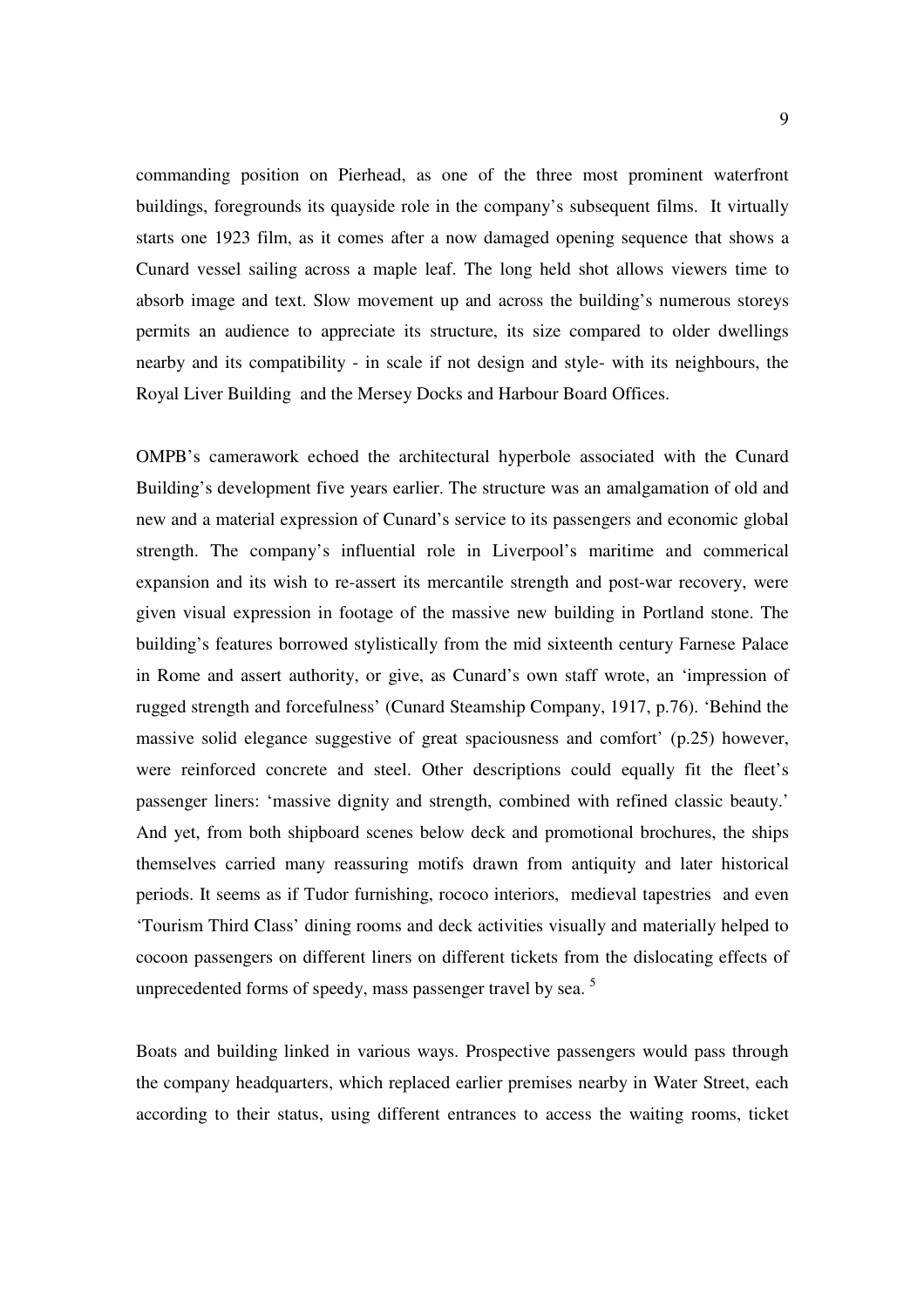offices and other facilities. Third class travellers entered, for instance, on the lower ground floor (on one of the basement levels) that was 'specially designed (to meet) the perculiar and exacting demands of this section of the North Atlantic passenger trade' (Cunard Steamship Company, p. 54). At whatever level, on seeing the new building, the intending passenger 'must carry away a mental picture in which massive grandeur, chaste refinement grandeur, and a general pervading air of comfort have been artistically blended.' (p.53). Like the company's vessels, the Cunard Building was a potent symbol 'enshrining as it does the brain centre of the company's world wide operations' (p.28).

Camera attention thus promoted quaysides, the vessels themselves and passenger services.<sup>6</sup> Among numerous high angle sequences that stressed the ships' size and passenger capacity, more individual cameos occur too; private farewells cut short by awareness of the camera's intrusive gaze; the agitation of station porters wheeling trolleys, closing train doors and passengers leaning from gaping windows, clutching hats and children. These familiar visual tropes of departures and silenced last words, despite their anonymity and distance, evoke lost memories, experiences and the emotional geographies of specific localities. Such scenes are private but intensely theatrical too. Liverpool's waterfront is described as a floating stage. The vessels are 'ocean leviathans' that tower like 'giants among pigmies' (Cunard Steamship Company, p. 28) 'over cosmopolitan crowds from every nation under the sun.' Through these clichéd descriptions, maritime spectacle is exploited to sell travel and migration opportunities. Yet personal responses glimpsed through gesture, body language and expression are also powerful reminders of a myriad real life dramas, emotions, ambitions and regrets that routinely swirled through those points of contact and separation at the water's edge.

All archive film, including early promotional material, may be approached from multiple positions. Based upon a commercial imperative, promotional films, might seem onedimensional and cruder, arguably more naive filmic forms than other genres of archive imagery. Yet they clearly disclose how people sought to show, share and shape meanings about their products, their prospective consumers and the world around them. Cunard's footage weaves its message of reassurance combining innovation with tradition, in ways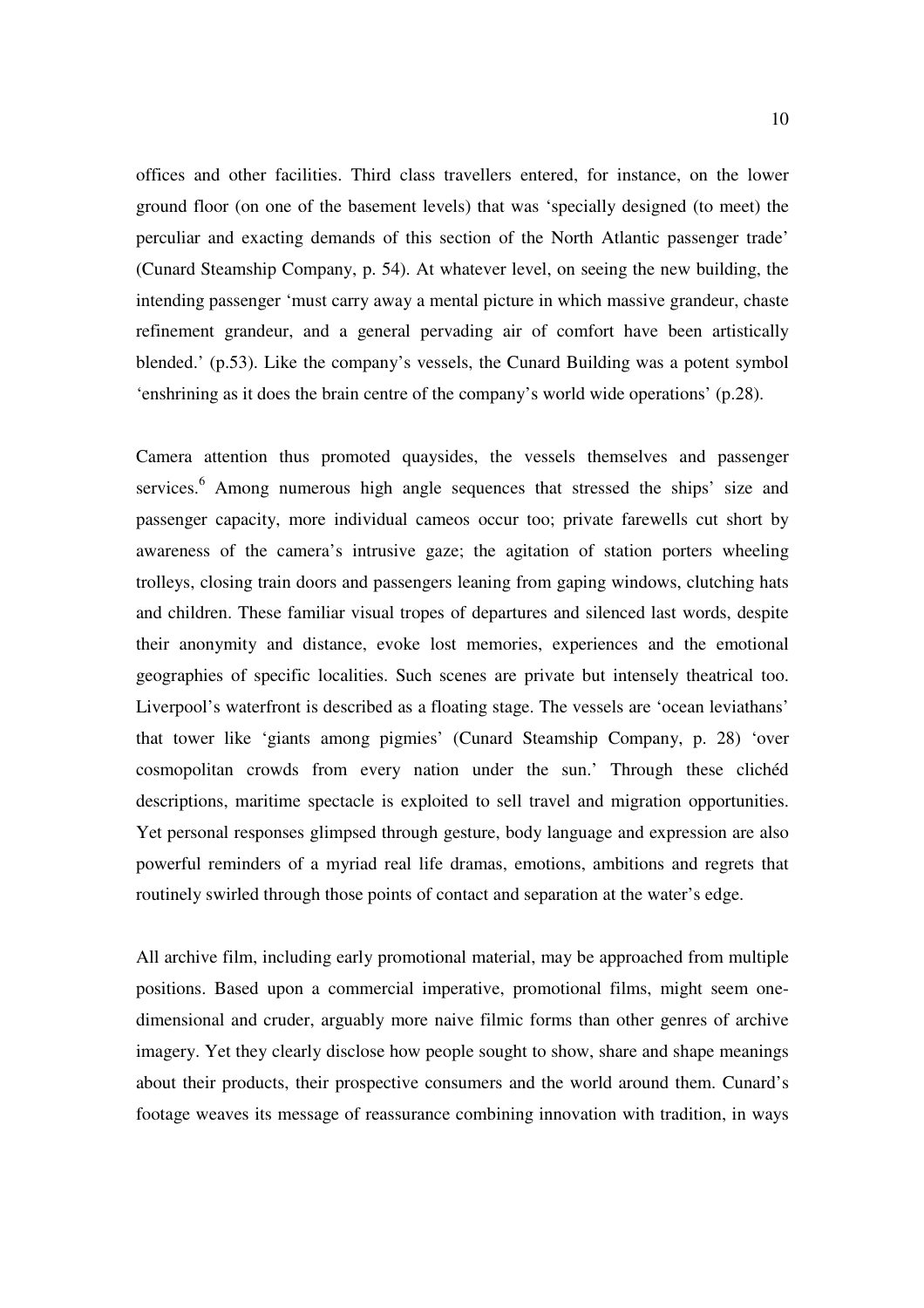that mirror wider expressions of modernity's unevenness, complexity and interconnectedness. As global imperatives transformed older transatlantic associations, the particularities of key urban functions re-defined spatial form, fabric and practice. While changing technologies impacted on urban waterfronts and redesigned ships for pleasure rather than mass migration, cameras became indispensable to the promotion and consumption of leisure. Advertising films borrowed stylistically from actuality, newsreel reportage and comedy to construct their persuasive narratives. Fiction films set aboard ships, particularly those involving melodrama, mystery, murders or robberies became popular feature films (Norris Nicholson, 2009a). Passenger ships, like the waterfronts and skylines of the huge ports they connected, attracted admiration. Yet memories of the *Titanic* disaster and wartime losses were not yet distant. The new Cunard Building was completed only five years after one of the worst losses of civilian passengers in shipping history. Complex identities and meanings are thus embedded within Cunard's visual interweaving of old world/new world imagery and the particularities of places where ships and people met.

Such material sensitizes us to the archived memories and invisible traces of past experience associated with urban waterfronts. Archive film represents visual testimony to the plethora of human experiences that lie outside many other historical texts. Here, the impersonal focus captures moments that complement individual travel texts of diaries and holiday accounts (Norris Nicholson, 2006) or the visible rupture to normality that attracts the news gatherer in search of an unusual and unexpected visual drama. Promotional footage provides an eye upon the working routines of weekly sailings and quayside activities and Cunard's promise of predictability for future travelers. Herein lies its value, both frame by frame and as moving history.

In theory, digitization offers a means to store data for the future, whilst acknowledging the unproven longevity of the technologies now in operation. As with finding new uses for old buildings, digital storage protects as long as the function remains useful or the technology continues to function. Digitization now also enables important access to more archive imagery than ever before, but easy availability does not automatically disclose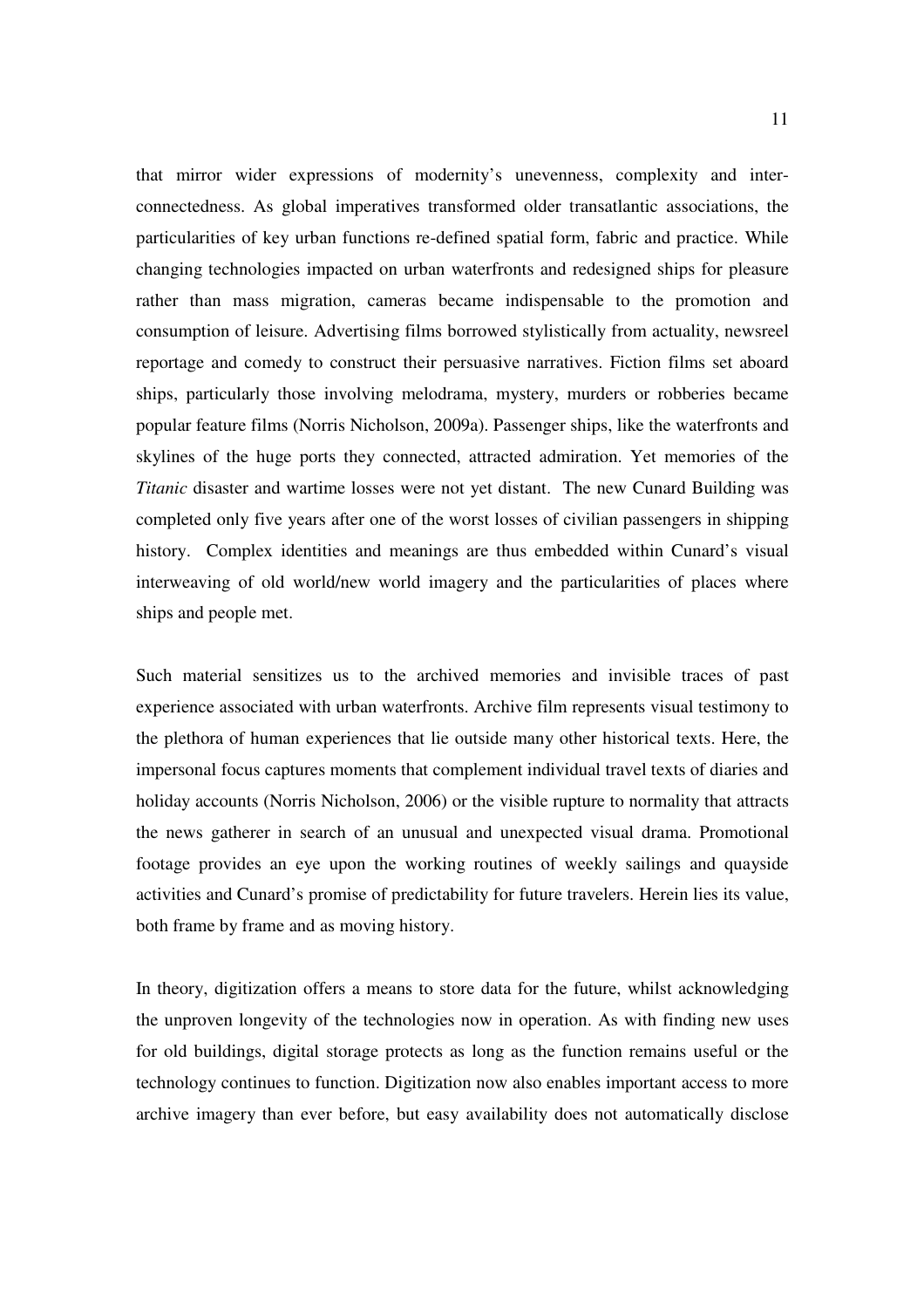historical significance and different levels of mediated meanings. Ideally, web-based digitized images need to be accompanied by curatorial background work that offers associated information and comment on an image's background (Sheldon and Bibber, 2008) Digital encoding of descriptive metadata about provenance – the film's orgins and content enrich specific archive clips or collections by offering interpretative texts that may broaden ways of approaching archive film. Sometimes, technical information may become available through an archive's investment into time-consuming detailed shot listing and research at the cataloguing stage or through specialist consultation on specific collections. Accompanying online materials might also include otherwise inaccessible accompanying details – details of scripts, shooting locations, planned sequences that were never shot or edited out - as in some large-scale national initiatives (BFI, 2009). Such online library and research tools need not inhibit the variety of alternative approaches to inherited visual text that are now emerging as interdisciplinary interests expand and creative and experimental artists further established practices in using found imagery. Rather they provide stronger and re-invigorated bases for reappraising the significance of archive film in contemporary ways.

Protecting the visual integrity of archive footage seems urgent, as pressures and opportunities encourage initiatives that digitize, stream and develop other ways to put imagery online. Finding sustainable ways of valorizing urban water frontages remain important too as links with a generation that had direct experiences and memories of their former working and transportation functions lessen. Their respective accumulated meanings merit more than simple designation as re-usable spatial resources (Gordon, 1997). Within redesigned heritage settings, museums and interpretation centres often act, for different age groups and audiences, as important conduits of historical understanding into the present and enable new patterns of connection with the past.<sup>7</sup> In such exhibition spaces, archive moving image often plays a key role. Imagery exposes the unfolding stories of urban transformation as building, places and activities survive, disappear or change over time. Such visual encapsulation offers reference material and inspiration for diverse users including those charged with the tasking of designing and managing urban spaces in vibrant and creative ways.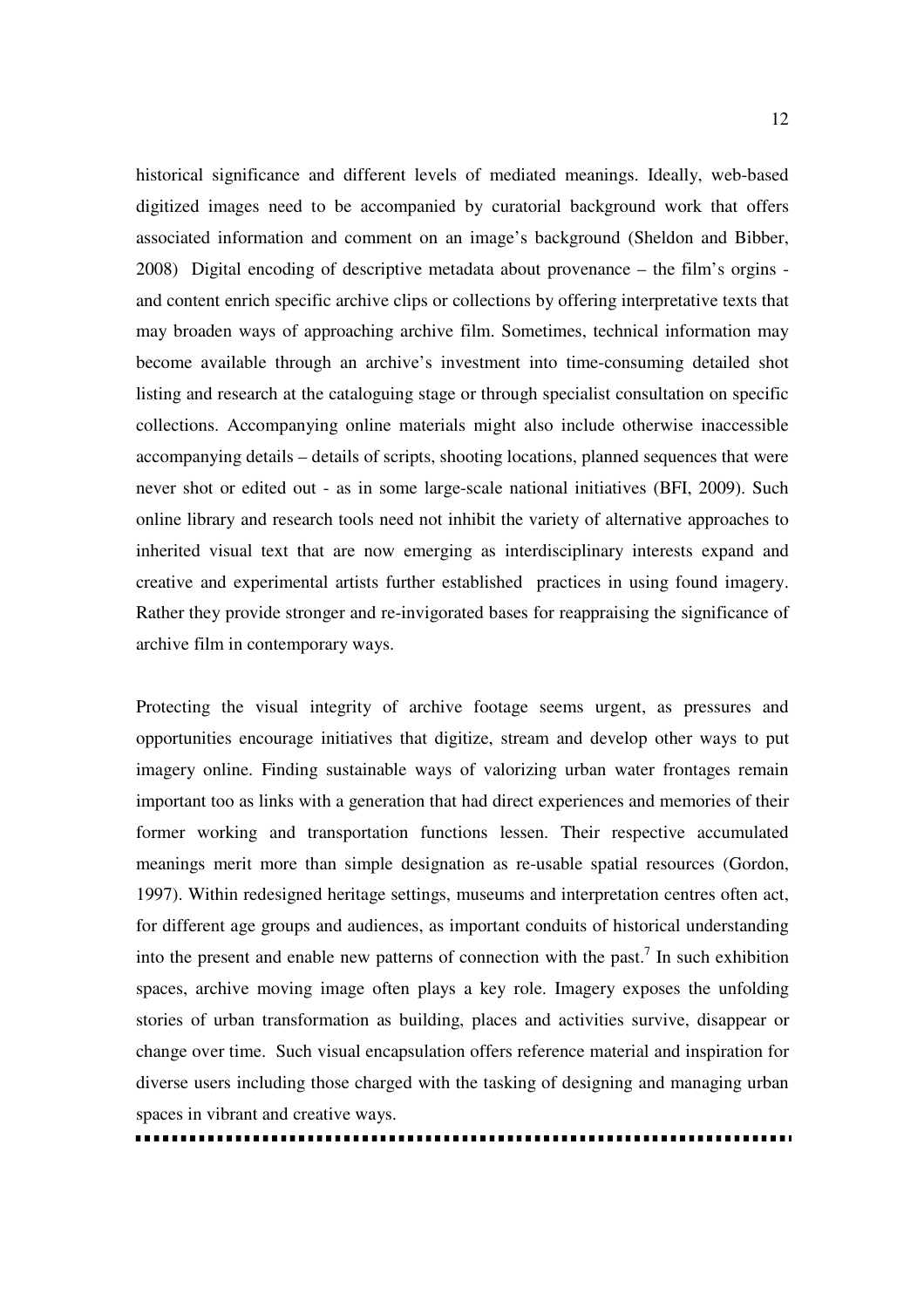Historic archive imagery – with its evocative capacity to interest and simply to attract the human eye - connects with the gathering and shaping of place-related memories and identities in other ways too, of relevance to discussions on city and film. The imaginative use of open air projections that increasingly feature in urban marketing and festival animations illustrate the value of visual heritage in generating contemporary meanings and responses. The distribution of outdoor projected imagery at five locations across the city, including locally specific historical imagery, attracted critical acclaim at Trondheim's International Film Festival in 2005 (Sorenssen, 2009), but such events form part of a longer trajectory of outside urban film shows. New media and digital technologies have generated diverse outdoor projection opportunities in many urban locations.

During the summer and autumn of 2009, spectacular examples of urban outdoor projection took place in Liverpool. They resulted from imaginative collaborations between cultural policy-makers and local authorities as well as archivists and other professionals. One city centre initiative during August 2009 provided highly innovative means of reaching to and involving public audiences (NWFA, 2009). Using interactive and responsive camera technologies, the *Places of Public Resort* installation at Clayton Square, in Liverpool, enabled bystanders' hand movements to generate sequential displays of pre-loaded archive footage. News reports and clips, from BBC footage dating between 1966 and 1986, thus featured in a busy public retailing space on a large-screen that normally displays current news and contemporary events. Old and new imagery interwove as the backdrop for passersby and enabled others to engage more directly. A few weeks, later creative partnership transformed Pierhead and adjacent open air quayside spaces for watching a range of classic and new productions. Over a two day period, and undeterred by the vagaries of season and uncertain weather, events planners transformed the Museum of Liverpool's vast window space into a gigantic cinema screen on which people could watch locally produced short films and innovative contemporary moving images. Screening also included Eli Kazan's *On the Waterfront* and *The Long Day Closes,* the second of Terence Davies' autobiographical trilogy about growing in the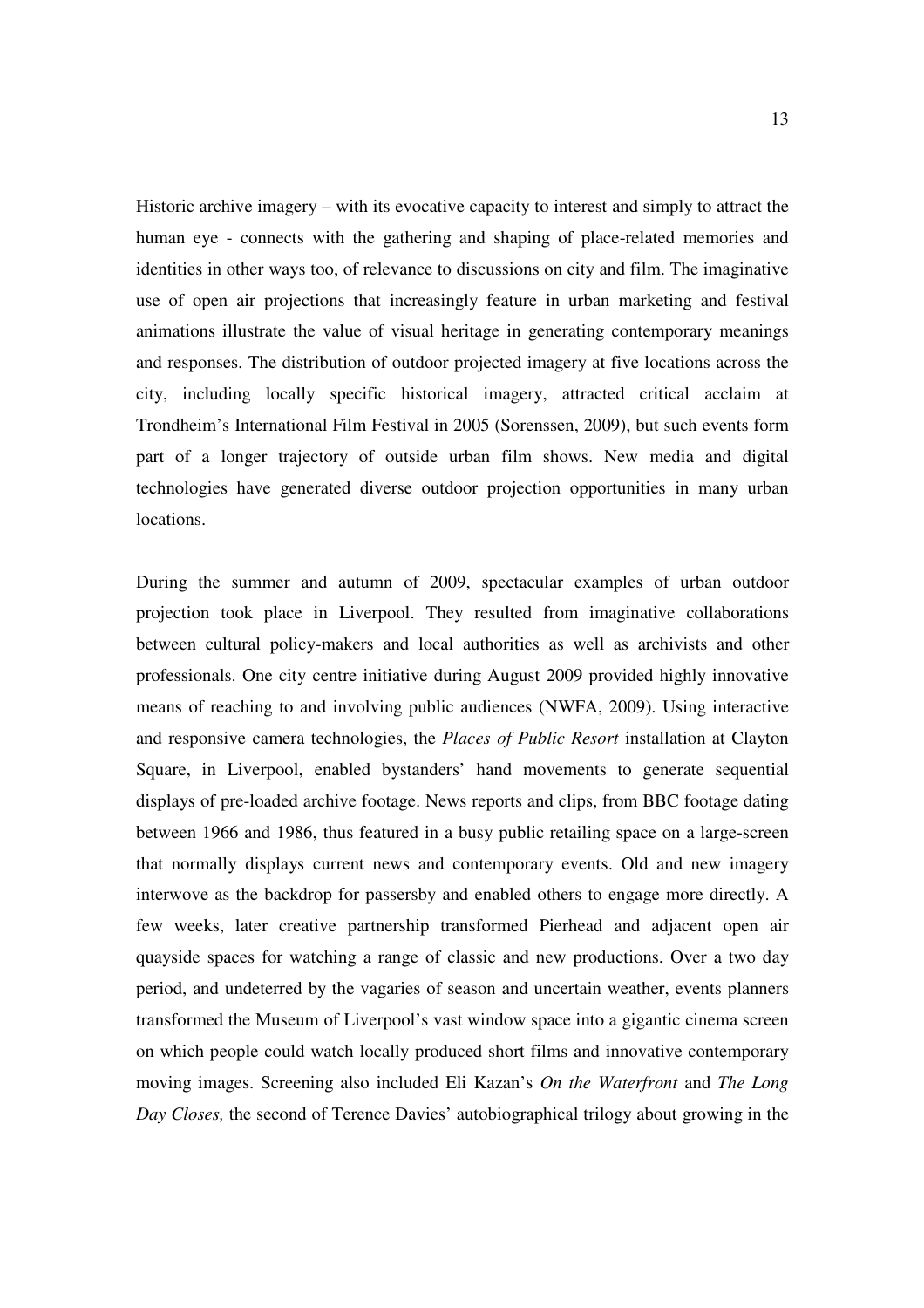city.<sup>8</sup> Such transferable applications of public outreach and visual projection in specific venues and locations may contribute to enhancing people's relationships with their surroundings and foster a sense of place. Certainly, the publicity linked to such spectacles serves as a reminder of how particular urban locations once served other functions and held other meanings. Even if past maritime memories now reach the public as part of sometimes not unproblematic broader trends in leisure consumption and regenerated space (see for instance, Wharton, 2007), such visual links also connect to Liverpool's mercantile past and its status, since 2004 as a UNESCO World Heritage Site.<sup>9</sup>

Through an initial focus on early promotional film, and its depictions of particular locations, another argument for advocacy emerges. Early promotional commercial material, although a precursor to better known later productions developed on behalf of different public and quasi-public organizations at local, regional and national level, has attracted less scholarly attention than most other non fiction genres of early film. Its imagery may disclose specific nuances of place association during particular decades that may have contemporary relevance in the design, detailing and experience of urban spaces. Archive moving image, including early promotional pieces, is a diverse and remarkable expression of twentieth century experiences. Its study complements other ways of discussing relationships between film, architecture, and urban space. It offers both a source of visual stimuli that could be used in ways that generate urban distinctiveness and also to maintain historical connections. Such practical applications may help to offset contemporary processes that undermine urban identity, belonging and social cohesiveness. As regeneration trends swing through different urban locales, each with its own distinctive inheritance of challenges and opportunities, archive imagery may contribute in versatile ways to how we make real places relevant and meaningful. Our attitudes towards safe-guarding both the integrity and the meaning of archive moving image and the urban built environment may inform how we understand and bequeath components of our visual and material heritage to future generations.

#### **Acknowledgements**

Research on Cunard films and printed material held at the Library and Archives of Canada, Ottawa was supported by a *Prix de Quebec*, awarded by the Government of Quebec (2007). Sincere thanks are also due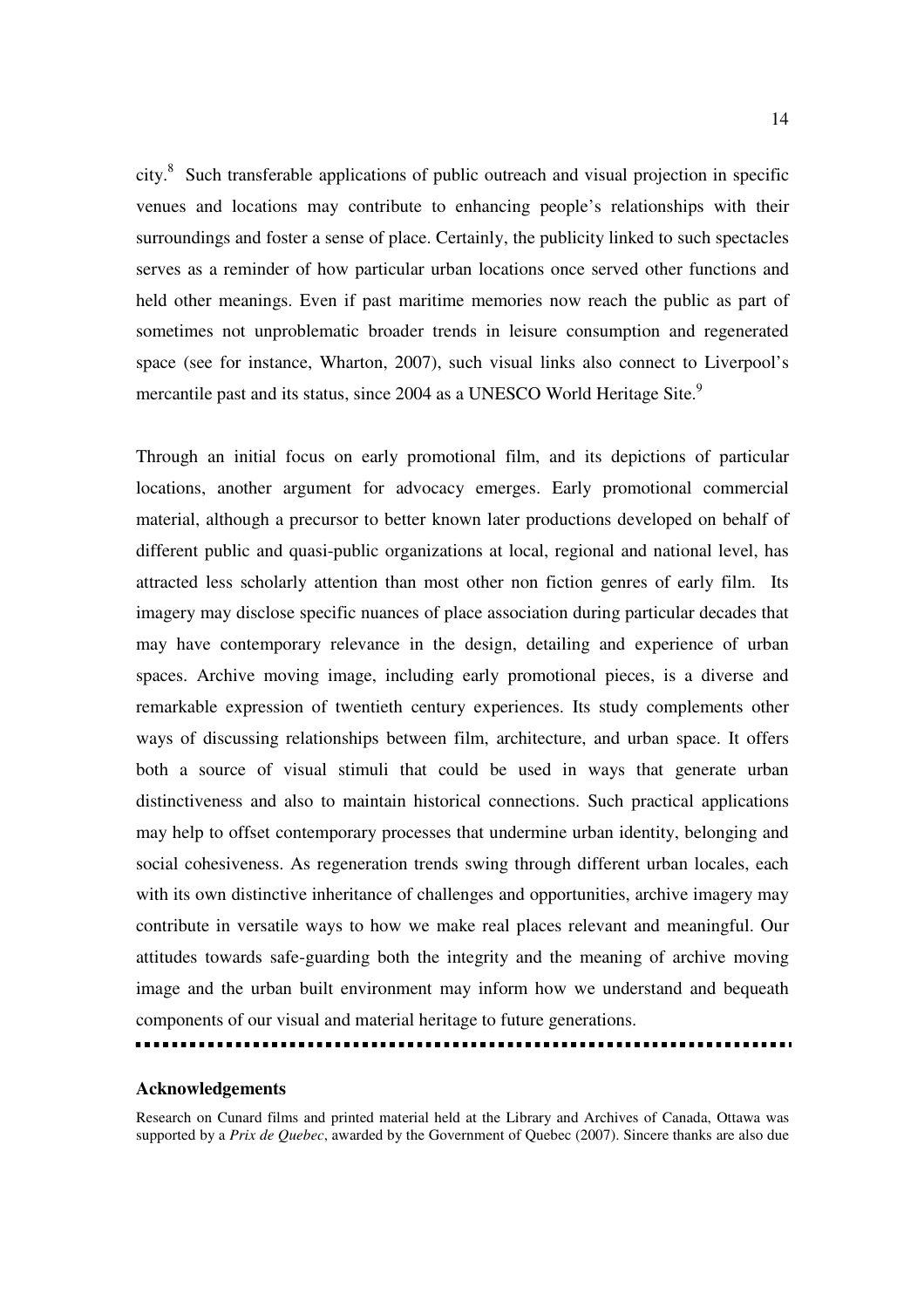to those who have shared their memories of transatlantic passenger ship travel, former students for sharing my interests in waterfront regeneration projects and to staff at the North West Film Archive at Manchester Metropolitan University for their wonderful patience and help in making film and acquisition files available. Useful comments arose while presenting an earlier version of this paper at the *City in Film: Architecture, urban space and the moving image, University of Liverpool, 26-28<sup>th</sup> March 2008.* 

# **Bibliography**

N. AlSayyad (2006) *Cinema Urbanism: a History of the Modern from Reel to Reel* (London and New York: Routledge).

F. Babcock Lawrence (1931) *Spanning the Atlantic* (New York: Alfred H.Knopf).

S. Barber (2002) *Projected Cities. Cinema and Urban Space* (London: Reaktion Books).

British Film Institute (BFI) (c.2002) *The Educational and Television Films Collection* (ETV), http://www.bfi.org.uk/nftva/access/afs/etv/index.html date accessed on 14 September 2009.

British Film Institute (BFI) (c.2003) *Topical Budget Introduction,*

http://www.bfi.org.uk/nftva/access/afs/topicalbudget/intro.html date accessed on 14 September 2009.

British Film Institute BFI (2009) *InView: British History through the Lens,* http://www.bfi.org.uk/inview/intro date accessed on 14 September 2009.

C. Brunsdon (2007) *London in Cinema: the cinematic city since 1945* (London: Macmillan and British Film Institute).

R. Bruttomesso (ed.) (1993) *Water Fronts. A New Frontier for Cities on Water* (English trans.) (Venice: International Centre for Cities on Water).

D. Buurma (2008) 'New planters in Lemon Quay (Truro)' *Green Places,* 49 (Oct), 44.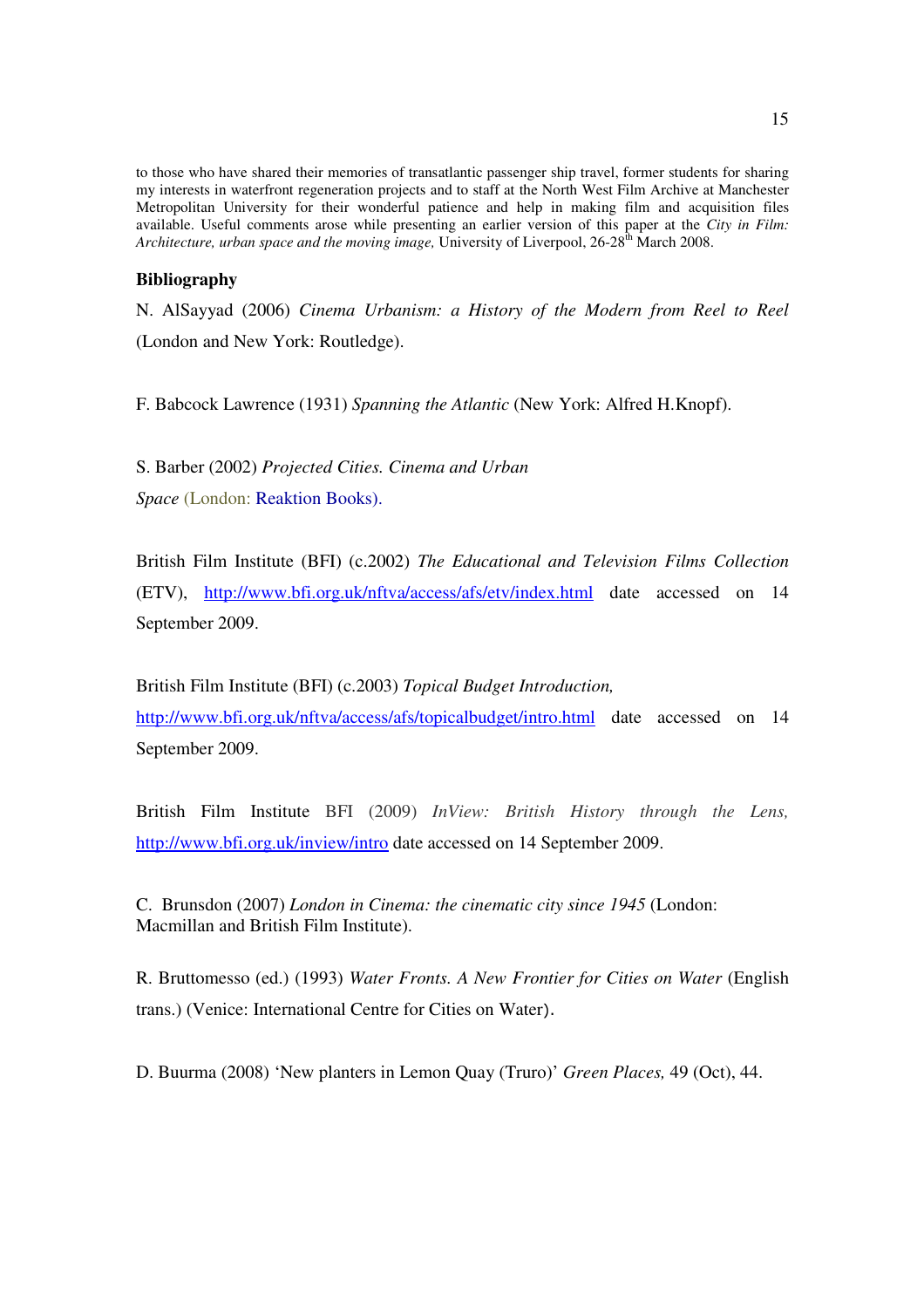D. B. Clarke (1997) *The Cinematic City* (London: Routledge).

I. Craven (ed.) (2009) *Movies on Home Ground: Explorations in Amateur Cinema* (Cambridge: Cambridge Scholars Press).

Cunard Steamship Company (1917) *The New Cunard Building* (Liverpool: Cunard Steamship Company).

*Cunard, Cunard-Anchor Donaldson and Cunard White Star Brochures* (c.1923-1937), available at Library and Archives, Ottawa, Canada.

D. L. A. Gordon (1997) 'Managing the Changing Political Environment in Urban Waterfront Redevelopment' *Urban Studies*, 34, 61-83.

J. Grenville (2006) 'A psychological approach to urban change', *Context,* 100, 27-33.

J. Grenville (2007) 'Conservation as psychology: ontological security and the built environment', *International Journal of Heritage Studies*, 13,6, 447-461.

M. Hammond (2000) '"The men who came back": anonymity and recognition in local British Roll of Honour Films (1914-18),' *Scope,* December 2000, http://www.scope.nottingham.ac.uk/ date accessed 24 May 2008.

P. Houston (1994) *Keepers of the Frame: the Film Archives* (London: British Film Institute).

B.S. Hoyle, D. A. Pinder, and M. S. Husain (eds) (1988) *Revitalising the Waterfront: International Dimensions of Dockland Redevelopment* (London: Belhaven Press).

B.S. Hoyle, B.S. and D.A. Pinder, (eds) (1992) *European Port Cities in Transition* (London: Belhaven Press).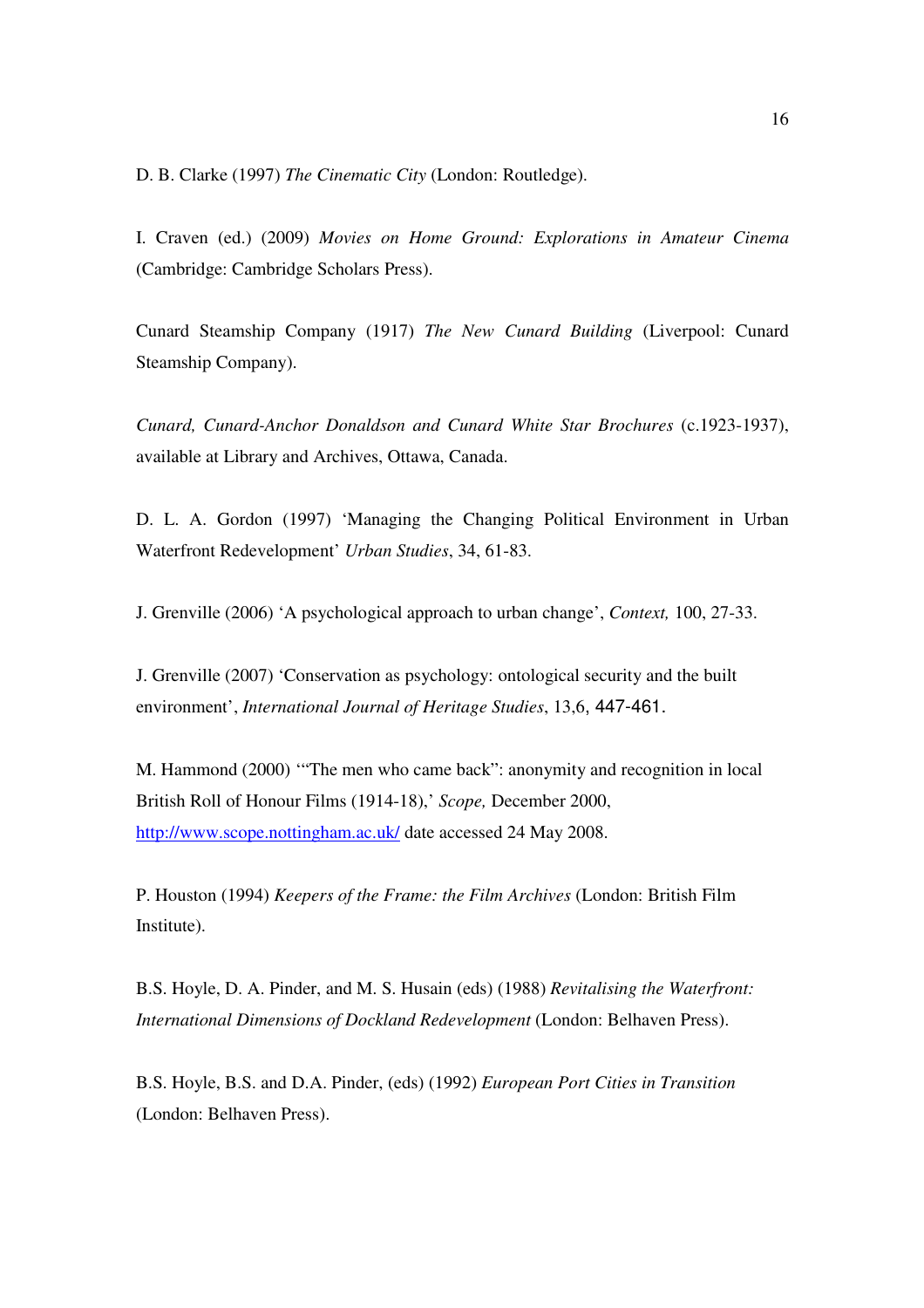K. Ishizuka, and P.R. Zimmerman (2007) 'The home movie movement. Excavations, artifacts, minings', in K. Ishizuka, and P.R. Zimmerman (eds) *Mining the Home Movie. Excavations in Histories and Memories* (Berkeley:University of California Press), pp.2-3.

C. McGrath, '*This splendid temple: Watching films in the Wanamaker Department Stores.*' Unpublished paper presented at the North East Historic Film Archive Summer Film Symposium, 24-25 July 2009, Bucksport Maine, USA.

R.B. Mann (1988) 'Ten trends in the continuing renaissance of urban waterfronts', *Landscape and Urban Planning,* 16,1-2, 177-199

G. Melnyk (2004) *One Hundred Years of Canadian Cinema* (Toronto: University of Toronto Press).

G. Norcliffe, K. Bassett and T. Hoare (1996) 'The emergence of postmodernism on the urban waterfront : Geographical perspectives on changing relationships', *Journal of Transport Geography*, 4,2,123-134.

H. Norris Nicholson (2001) 'Regionally specific, globally significant: who's responsible for the regional record?' *The Moving Image* 1,2, 152-163.

\_\_\_\_\_ (2002) 'Telling travellers' tales: framing the world in home movies, c.1935 – 1967', in T. Cresswell and D. Dixon (eds) *Engaging Film: Geographies of Mobility and Identity* (Lanham: Rowman & Littlefield), pp. 47-68.

 \_\_\_\_\_ (2006) 'Through the Balkan States: Home movies as travel texts and tourism histories', *Tourist Studies* 6,13-36 (Reprinted with permission in 'Tourism', a special issue of *Panoptikum* (2009, Poland)).

\_\_\_\_\_ (2007) 'Old world traditions… romance' and modernity: Cunard's transatlantic travel films, c.1920 – 35'. Unpublished paper presented at the British Association of Canadian Studies Annual Conference, University of Durham, 11-13 April 2007.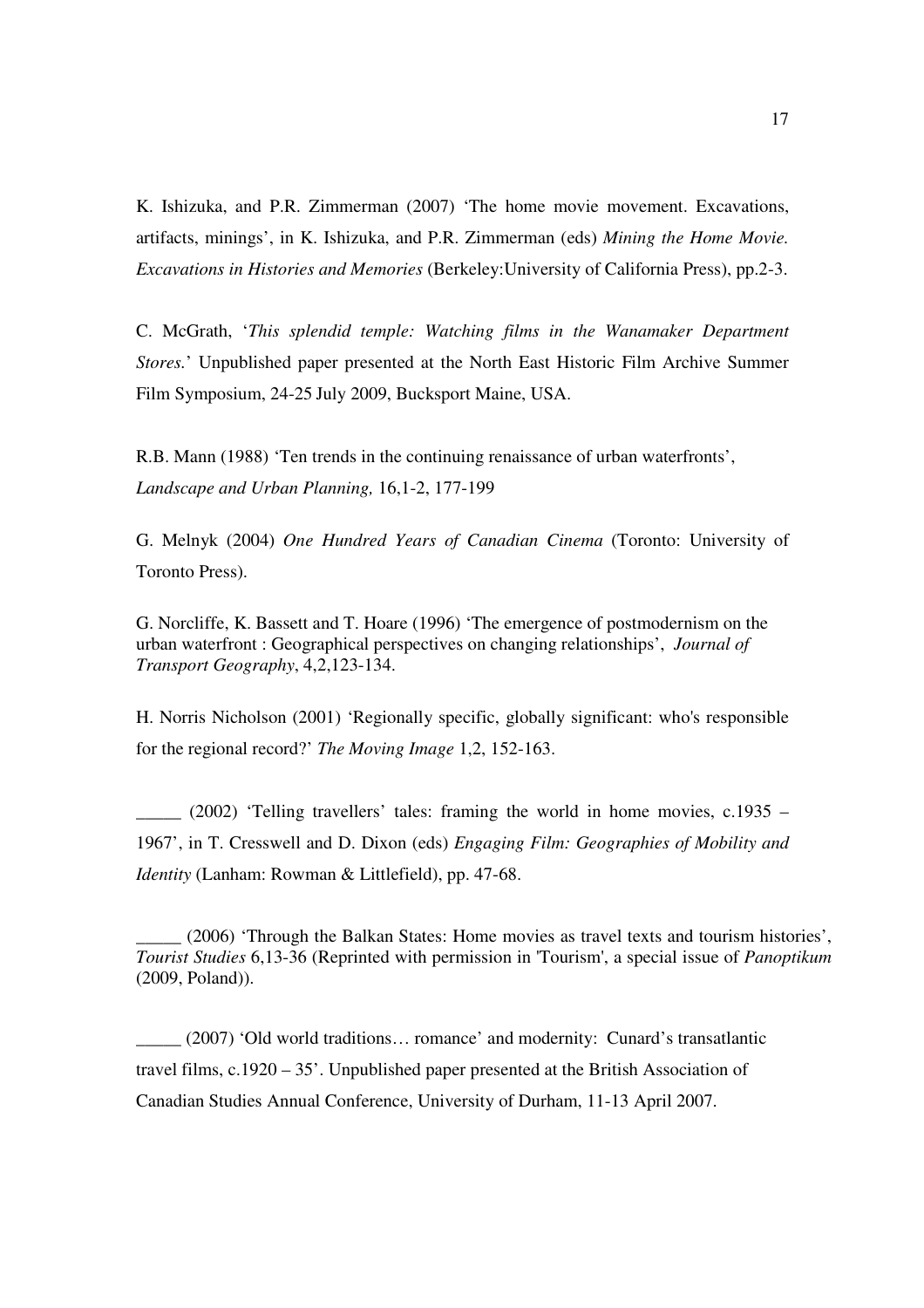**\_\_\_\_\_** (2009) 'Floating hotels: cruise holidays and amateur film-making in the inter-war period', in D. Clarke, M. Doel and V. Crawford Pfannhauser (eds) *Moving Pictures/Stopping Places: Hotels & Motels on Film* (Lanham, Rowman and Littlefield), 49-72.

\_\_\_\_\_ (2009) 'Framing the view: amateur filmmaking and Britain's amateur film movement c.1925-1950,' in I. Craven (ed.) *Movies on Home Ground: Explorations in Amateur Cinema*, (Cambridge: Cambridge Scholars Press), XX – in press

\_\_\_\_\_ (in progress, 2010a) *Visual Pleasures: leisure, society and Britain's amateur film movement c.1923 -1977* (Manchester: Manchester University Press).

\_\_\_\_\_ (in progress, 2010b) 'Tradition, romance and modernity in Cunard's transatlantic travel films, c.1920 -1935', *British Journal of Canadian Studies*.

 North West Film Archive (NWFA) (2009) *Places of Public Resort*, http://www.nwfa.mmu.ac.uk/ date accessed 14 September 2009.

K. Ostherr (in press, 2009) 'Empathy and objectivity: Health education through corporate publicity films', *Imagining Illness: Public Health and Visual Culture* (Pub. details needed)

J. Peterson (forthcoming, 2010) '"Education manufactured wholesale": Nature films and the emergence of classroom cinema in the 1920s', in D. Streible, and M. and D. Orgeron (eds) *Learning with the Lights Off: A reader in educational film* (London: Oxford University Press), XX

J. Pulling (2007) 'Regeneration - Portsmouth: Heart Transplant', *Cabinet Maker* (April 20), 44.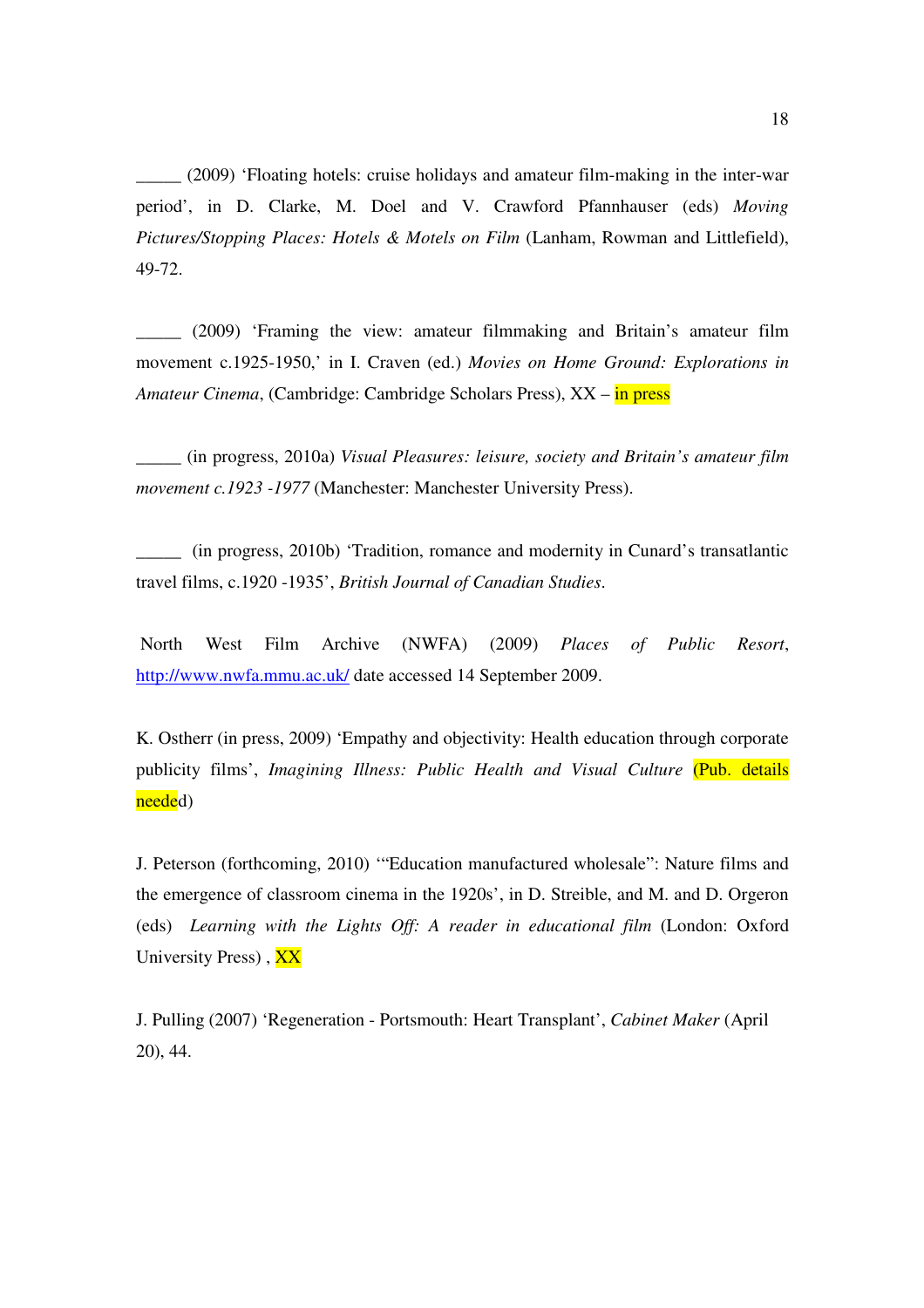M. Raco, S. Henderson, and S. Bowlby (2008) 'Changing times, changing places: urban development and the politics of space-time', *Environment & Planning* A 40(11), 2652- 2673.

R. Redford (1929) *The Inspiring Story of Maritime Enterprise*. Robert Redford Co.Ltd.(General agents for the Cunard, Anchor and Donaldson Line).

K. Sheldon and Bibber (2008) *North East Historic Film. Finding and Using Moving Images in Context* (Bucksport, Maine: North East Historic Film. Digital Start-Up/Institute of Museum and Library Service).

M. Shiel and T. Fitzmaurice (eds) (2001) *Cinema and the City: film and urban societies in a global* context (Oxford:Blackwell).

M. Shiel and T. Fitzmaurice (eds) (2003) *Screening the City* (London and New York: Verso).

B. Sorenssen (2009) '*Local Film History as Part of Contemporary Audiovisual practices'.* Unpublished paper presented at the North East Historic Film Archive Summer Film Symposium, 24-25 July 2009, Bucksport Maine, USA.

V. Toulmin, P. Russell, and S. Popple (eds) (2004) *The Lost World of Mitchell and Kenyon*. *Edwardian Britain on Film* (London: BFI).

A. Vigarié (1983) 'Le navire, le port et la ville', *Transports et mutations actuelles*, Paris: SEDES/ CDU, 7-113. Cited in J. Charlier (1992) 'The regeneration of old port areas for new port uses', in B.S. Hoyle and D. A. Pinder (eds) *European Port Cities in Transition* (London: Belhaven Press), 137-154.